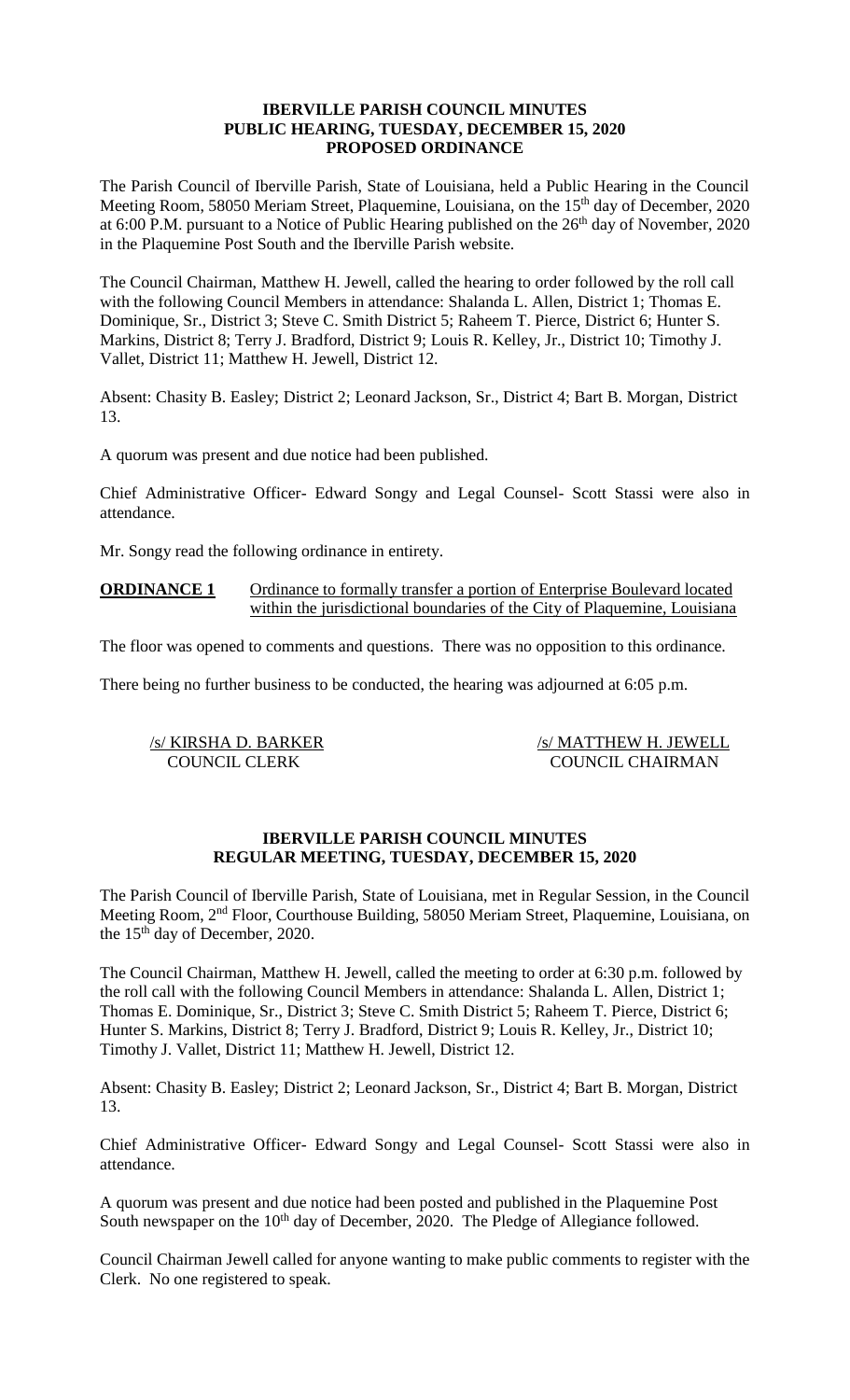# ADDENDUM

None.

# PRESENTATIONS AND APPEARANCES

- A) Proclamation for 2020 Evangeline Queen- Miss Emma Hargrove
	- Chairman Jewell read aloud a proclamation, honoring Miss Emma Hargrove as Miss Evangeline for the 52<sup>nd</sup> International Acadian Festival Weekend in Iberville Parish. Due to COVID-19 the festival was not held this year.
	- Chairman Jewell also presented Miss Hargrove a frame honoring her as the Honorary Parish President on behalf of President Ourso's absence.
	- Evangeline Queen Emma Hargrove came before the Council to express her gratitude for the opportunity of being chosen as Evangeline. She thanked the Council for this honor.
	- Pictures were taken.

# APPROVAL OF MINUTES

Upon a motion by Councilman Pierce, and seconded by Councilman Arnold, it was moved to wave the reading of the minutes of November 17, 2020 and approve as written. The motion having been duly submitted to a vote was duly adopted by the following yea and nay votes on roll call:

YEAS: Allen, Dominique, Smith, Pierce, Arnold, Markins, Bradford, Kelley, Vallet. NAYS: None. ABSTAIN: None. ABSENT: Easley, Jackson, Morgan.

The motion was declared adopted by the Chairman.

## PRESIDENT'S REPORT

CAO, Edward Songy, Jr. reported on the following in the absence of President Ourso:

- Mr. Songy stated there were 3 sets of photographs presented to the Council.
- The first set was of the Intracoastal roadway and embankment project. The bids for this project will be received on January 21, 2021. It is estimated that the bids will be \$1.5 million dollars and the project will be awarded within 30 days of opening bids.
- The next set of photographs are of the progress of the water intake at the Water Plant in District 10.
- The late set of photographs were of the Eureka Road project, which has been completed. The final completion was accepted by the Parish President last week. Shintech assured the Parish their employees will use this road and not the residential roads between Hwy 1.
- There have been 561 new cases of COVID-19 in Iberville Parish since November 17, 2020 to present. The positivity rate was 10.9% as of December 9, 2020.
- The COVID-19 testing site at the North Iberville Community Center has had over 6,500 visitors for testing.
- The garbage collection on Christmas Day will be moved to Saturday for St. Gabriel.

Councilman Smith asked about certain blighted properties in his District. Mr. Songy discussed the course of action regarding condemning properties.

## FINANCIAL REPORT

Finance Director, Randall Dunn stated the proposed bond resolution for the IPRD Belleview Park is a preliminary resolution that is required by the State Bond Commission. He stated the deadline for the bond commission is tomorrow, and then a bond ordinance will be introduced in March 2021. He also stated the Parks and Recreation 10 year tax is expiring in 2022 and a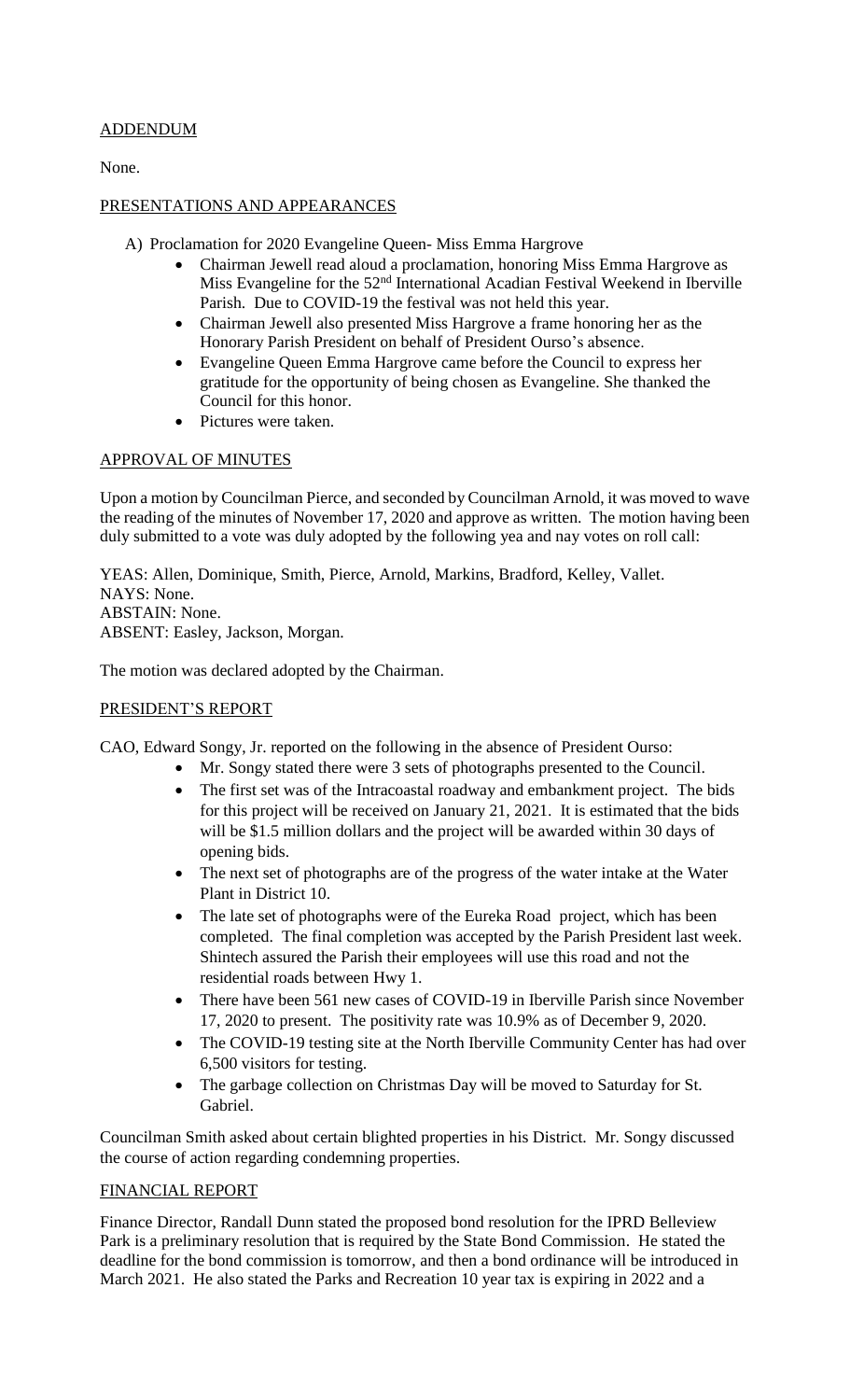Special Election will be called for in April of 2021. Mr. Dunn read the following required announcement aloud.

## **ANNOUNCEMENT OF PUBLIC MEETING**

Notice is hereby given that at its meeting to be held on Tuesday, January 19, 2021 at 6:00 p.m. at the Council Meeting Room, 2nd floor, Courthouse Building, 58050 Meriam Street, Plaquemine, Louisiana, the Parish Council of the Parish of Iberville, State of Louisiana, plans to consider adopting a resolution ordering and calling an election to be held in the Parish of Iberville to authorize the renewal of an ad valorem tax.

#### OLD BUSINESS

#### **ORDINANCE IPC # 011-20**

## **ORDINANCE TO FORMALLY TRANSFER A PORTION OF ENTERPRISE BOULEVARD LOCATED WITHIN THE JURISDICTIONAL BOUNDARIES OF THE CITY OF PLAQUEMINE, LOUISIANA**

WHEREAS, Louisiana Revised Statute Title 33, Section 224 provides that whenever any municipality annexes territory by any of the methods provided for by law, it shall also annex and maintain any parish road which is within the territory proposed to be annexed, but only insofar as the road is within the municipality. Where the road is adjacent to but not within the annexed territory the municipality and parish shall equally share the maintenance of the roadway.

WHEREAS, a portion of Enterprise Boulevard was constructed and located in the municipal limits of Plaquemine on a Right of Way granted to the Iberville Parish Council by A. Wilbert's Sons Island, LLC which is recorded at CB 561, En 111 of the Conveyance Records of Iberville Parish, Louisiana.

WHEREAS, the Right of Way upon which this portion of Enterprise Boulevard was constructed was annexed into the City of Plaquemine in Ordinance Number 105 of the City of Plaquemine on December 16, 1997. A copy of the Right of Way survey plat map is attached hereto and incorporated by reference.

WHEREAS, the portion of Enterprise Boulevard Right of Way, including the paved portion of Enterprise Boulevard and associated roadway drainage improvements between La. Highway 77 and La. Highway 3066, excluding the bridge portion over Bayou Plaquemine, is transferred to the City of Plaquemine and all maintenance of this portion of Enterprise Boulevard shall be the responsibility of the City of Plaquemine.

WHEREAS, the Iberville Parish Council shall continue to be responsible for the ownership and maintenance of the bridge located across Bayou Plaquemine that forms a portion of Enterprise Boulevard.

NOW, THEREFORE, BE IT RESOLVED BY THE IBERVILLE PARISH COUNCIL AS FOLLOWS: That the portion of Enterprise Boulevard located in the City of Plaquemine municipal limits between La. Highway 77 and La. Highway 3066, excluding the bridge portion over Bayou Plaquemine, shall be transferred to the City of Plaquemine, and the City of Plaquemine shall be responsible for the future maintenance of this portion of Enterprise Boulevard, and the Parish shall continue to maintain the bridge portion of this roadway .

The foregoing ordinance which was previously introduced at the meeting of the Iberville Parish Council on November 17, 2020 and a summary thereof having been published in the official journal on November 26, 2020, the public hearing on this ordinance held on the  $15<sup>th</sup>$  day of December, 2020, at 6:00 p.m., in the Council Meeting Room, 58050 Meriam Street, Plaquemine, Louisiana, was brought up for final passage with a motion by Councilman Smith, and seconded by Councilman Pierce, having been duly submitted to a vote, the ordinance was duly adopted by the following yea and nay vote on roll call:

YEAS: Allen, Dominique, Smith, Pierce, Arnold, Markins, Bradford, Kelley, Vallet. NAYS: None.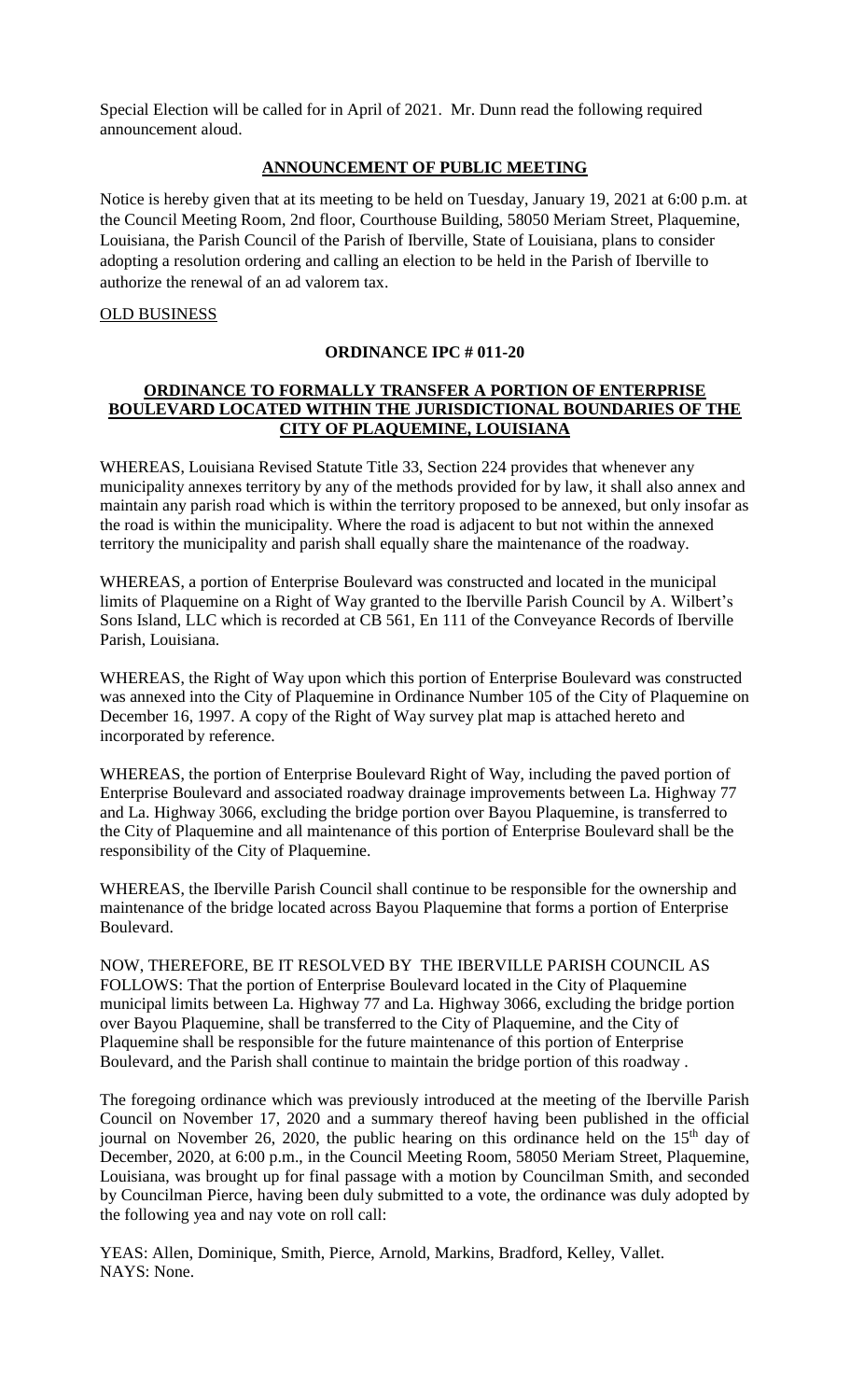ABSTAIN: None. ABSENT: Easley, Jackson, Morgan.

The ordinance was declared adopted by the Chairman on the 15<sup>th</sup> day of December, 2020.

#### NEW BUSINESS

None.

#### RESOLUTION COMMITTEE REPORT

The Resolution Committee met on Tuesday, December 15, 2020 at 6:06 p.m., followed by the roll call with the following Resolution Committee Members only in attendance: Smith, Vallet, Pierce, Arnold, Kelley, Markins, Dominique.

Absent: Jackson, Morgan.

The following resolutions were read aloud by Mr. Songy:

- A) Resolution for \$7.5 million bond for Parks & Recreation funding
- B) Resolution requesting the Louisiana Department of Transportation & Development to provide for additional street lights along LA Hwy 1 between Popeyes and the Plaquemine Truck Stop & Casino

There were no questions from the Council or the public.

Councilman Kelley made a recommendation to forward the resolutions to the regular meeting, seconded by Councilman Dominique. The recommendation having been duly submitted to a vote was duly adopted by the following yea and nay votes on roll call by Resolution Committee Members only:

YEAS: Smith, Vallet, Pierce, Arnold, Kelley, Markins, Dominique. NAYS: None. ABSTAIN: None. ABSENT: Jackson, Morgan.

The recommendation was declared adopted by the Chairman to forward the resolutions to the regular meeting.

#### DURING THE REGULAR MEETING:

#### **RESOLUTION IPC #2020-016**

**A resolution giving preliminary approval to the issuance of not exceeding Seven Million Five Hundred Thousand Dollars (\$7,500,000) of Sales Tax Bonds of the Parish of Iberville, State of Louisiana; providing certain terms of said Bonds; making application to the State Bond Commission for the approval of said Bonds; employing professionals in connection with said Bonds; and providing for other matters in connection therewith.**

 The following resolution was introduced by Councilman Kelley and seconded by Councilman Bradford.

WHEREAS, the Parish of Iberville, State of Louisiana (the "Issuer" or "Parish") is now receiving a portion of the revenues derived from the levy and collection of the one percent (1%) sales and use tax being levied and collected by the Issuer pursuant to an election held in the Issuer on September 30, 2006 (the "Tax"), provided, however, that State law limits the maximum amount of the Tax which may be collected within the boundaries of the City of St. Gabriel, State of Louisiana, to 2/3%, and further provided that the allocation of the proceeds of the Tax shall be subject to change after each Federal census based upon the respective population of each tax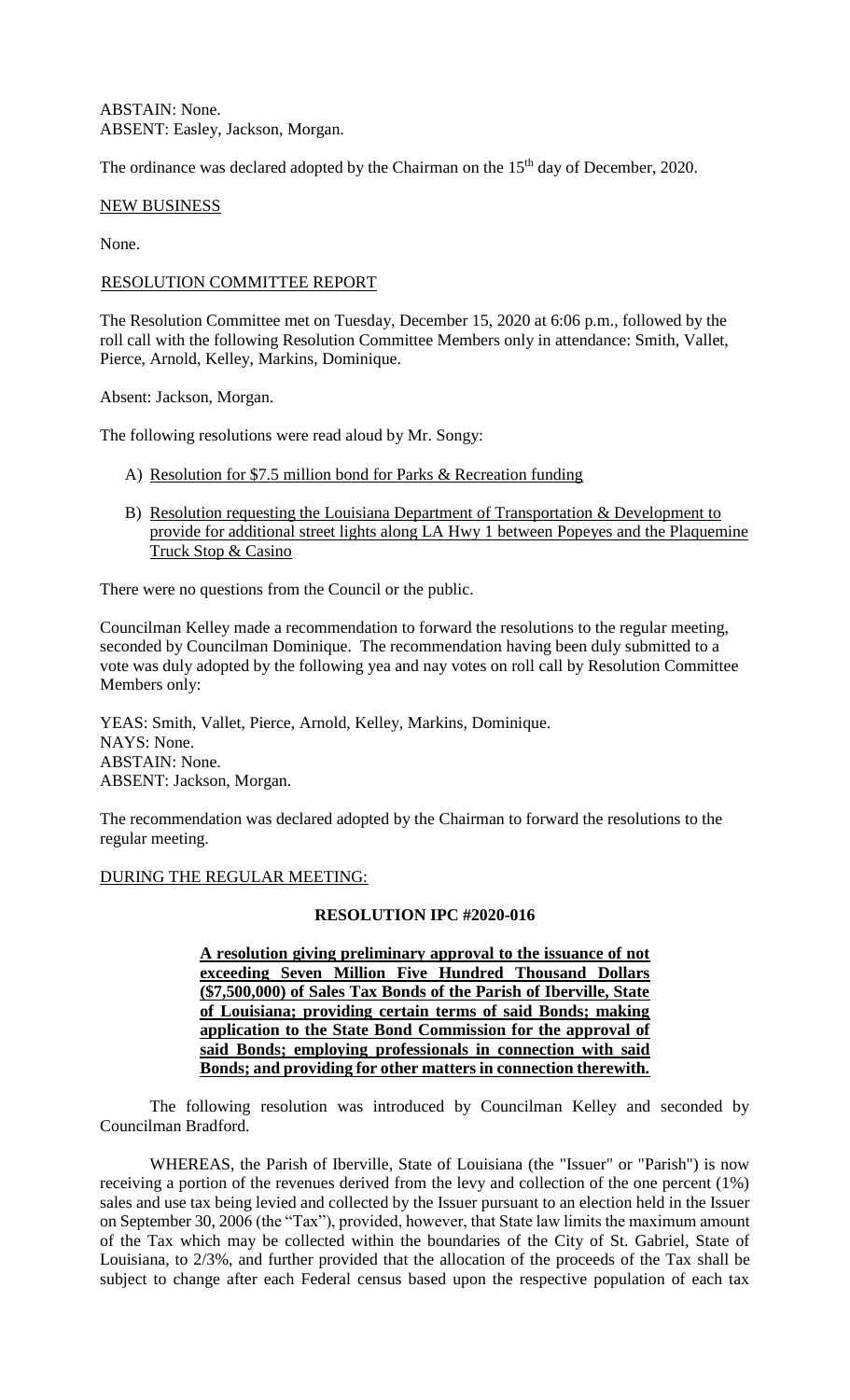recipient body as their boundaries existed on May 1, 2005, provided that the Parish allocation shall never be reduced to less than 50% of the Tax proceeds; and

WHEREAS, pursuant to and in accordance with the foregoing, the Issuer now desires to incur debt and issue not to exceed Seven Million Five Hundred Thousand Dollars (\$7,500,000) of Sales Tax Bonds (the "Bonds"), in the manner authorized and provided by Part II of Chapter 4 of Subtitle II of Title 39 of the Louisiana Revised Statutes of 1950, as amended, for the purpose of financing improvements to parks and recreation facilities within the Parish, including acquiring equipment therefor, and paying the costs of issuance of the Bonds (the "Project"); and

WHEREAS, the Issuer has no outstanding bonds or other obligations of any kind or nature payable from or enjoying a lien on the revenues of the Tax herein pledged EXCEPT the Sales Tax Refunding Bonds, Series 2016 (the "Outstanding Parity Bonds"); and;

NOW, THEREFORE, BE IT RESOLVED by the Iberville Parish Council (the "Governing Authority"), acting as the Governing Authority of the Parish of Iberville, State of Louisiana, that:

SECTION 1. **Preliminary Approval of Revenue Bonds.** Preliminary approval is given to the issuance of not exceeding Seven Million Five Hundred Thousand Dollars (\$7,500,000) of Sales Tax Bonds (the "Bonds") of the Issuer, pursuant to Act, for the purpose of the Project, said Bonds to be secured by and payable from an irrevocable pledge and dedication of the revenues to be derived from the Tax, subject only to the payment of the reasonable and necessary costs and expenses of collecting and administering the Tax. The Bonds will be issued at an interest rate not exceeding 5% per annum and shall mature over a period of not exceeding fifteen (15) years from the date of issuance. The Bonds shall be issued in fully registered form and shall have such additional terms and provisions as may be determined by this Governing Authority.

SECTION 2. **State Bond Commission.** Application is hereby made to the State Bond Commission, Baton Rouge, Louisiana, for approval of the issuance and sale of the Bonds and for consent and authority to proceed with the issuance and sale of the Bonds as provided above, and Bond Counsel is directed to make application to the State Bond Commission in accordance with the foregoing on behalf of the Issuer. By virtue of applicant/issuer's application for, acceptance and utilization of the benefits of the Louisiana State Bond Commission's approval(s) resolved and set forth herein, it resolves that it understands and agrees that such approval(s) are expressly conditioned upon, and it further resolves that it understands, agrees and binds itself, its successors and assigns to, full and continuing compliance with the AState Bond Commission Policy on Approval of Proposed Use of Swaps, or other forms of Derivative Products Hedges, Etc.," adopted by the Commission on July 20, 2006, as to the borrowing(s) and other matter(s) subject to the approval(s), including subsequent application and approval under said Policy of the implementation or use of any swap(s) or other product(s) or enhancement(s) covered thereby.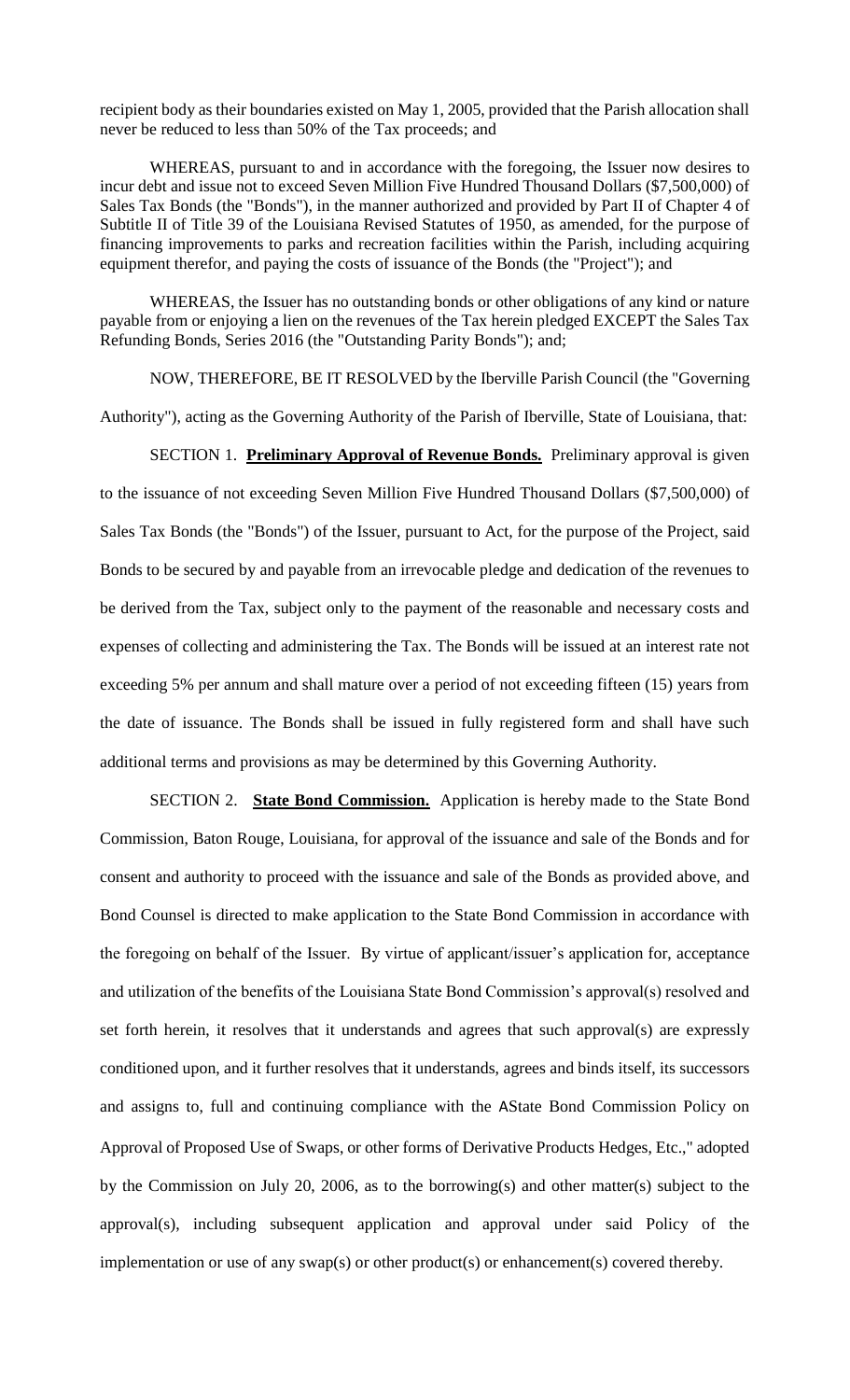SECTION 3. **Employment of Bond Counsel.** This Governing Authority finds and determines that a real necessity exists for the employment of special counsel in connection with the issuance of the Bonds, and accordingly, Foley & Judell, L.L.P., of New Orleans, Louisiana, as Bond Counsel, is hereby employed to do and perform work of a traditional legal nature as bond counsel with respect to the issuance and sale of said Bonds. Said Bond Counsel shall prepare and submit to this Governing Authority for adoption all of the proceedings incidental to the authorization, issuance, sale and delivery of such Bonds, shall counsel and advise this Governing Authority as to the issuance and sale thereof and shall furnish its opinions covering the legality of the issuance of the Bonds. The fee of Bond Counsel for each series of bonds shall be fixed at a sum not exceeding the fee allowed by the Attorney General=s fee guidelines for such bond counsel work in connection with the issuance of revenue bonds and based on the amount of said Bonds actually issued, sold, delivered and paid for, plus Aout-of-pocket@ expenses, said fees to be contingent upon the issuance, sale and delivery of said Bonds. The Parish President is hereby authorized and directed to execute, and this Governing Authority hereby agrees to and accepts the terms of, the engagement letter of Bond Counsel appended hereto. A certified copy of this resolution shall be submitted to the Attorney General of the State of Louisiana for his written approval of said employment and of the fees herein designated, and the Director of Finance is hereby empowered and directed to provide for payment of the work herein specified upon completion thereof and under the conditions herein enumerated without further approval of this Governing Authority.

SECTION 4. **Reimbursement.** Prior to the issuance of the Bonds, the Issuer anticipates that it may pay a portion of the costs of the Project, from the general fund, sales tax fund, or other available funds in an amount not exceeding \$2,000,000. Upon issuance of the Bonds, the Issuer reasonably expects to reimburse said expenditures from the proceeds of the Bonds. Any such allocation of the proceeds of the Bonds for reimbursement will be with respect to capital expenditures [as defined in Treasury Regulation 1.150-1(b)] and will be made upon the delivery of the Bonds and not later than one year after the date of (i) the date such expenditure was made or (ii) the date the improvements were placed in service. This resolution is intended to be a declaration of intent to reimburse in accordance with the provisions of Treasury Regulation 1.150- 2.

The above resolution was duly adopted in regular session this  $15<sup>th</sup>$  day of December, 2020, by the following vote on roll call;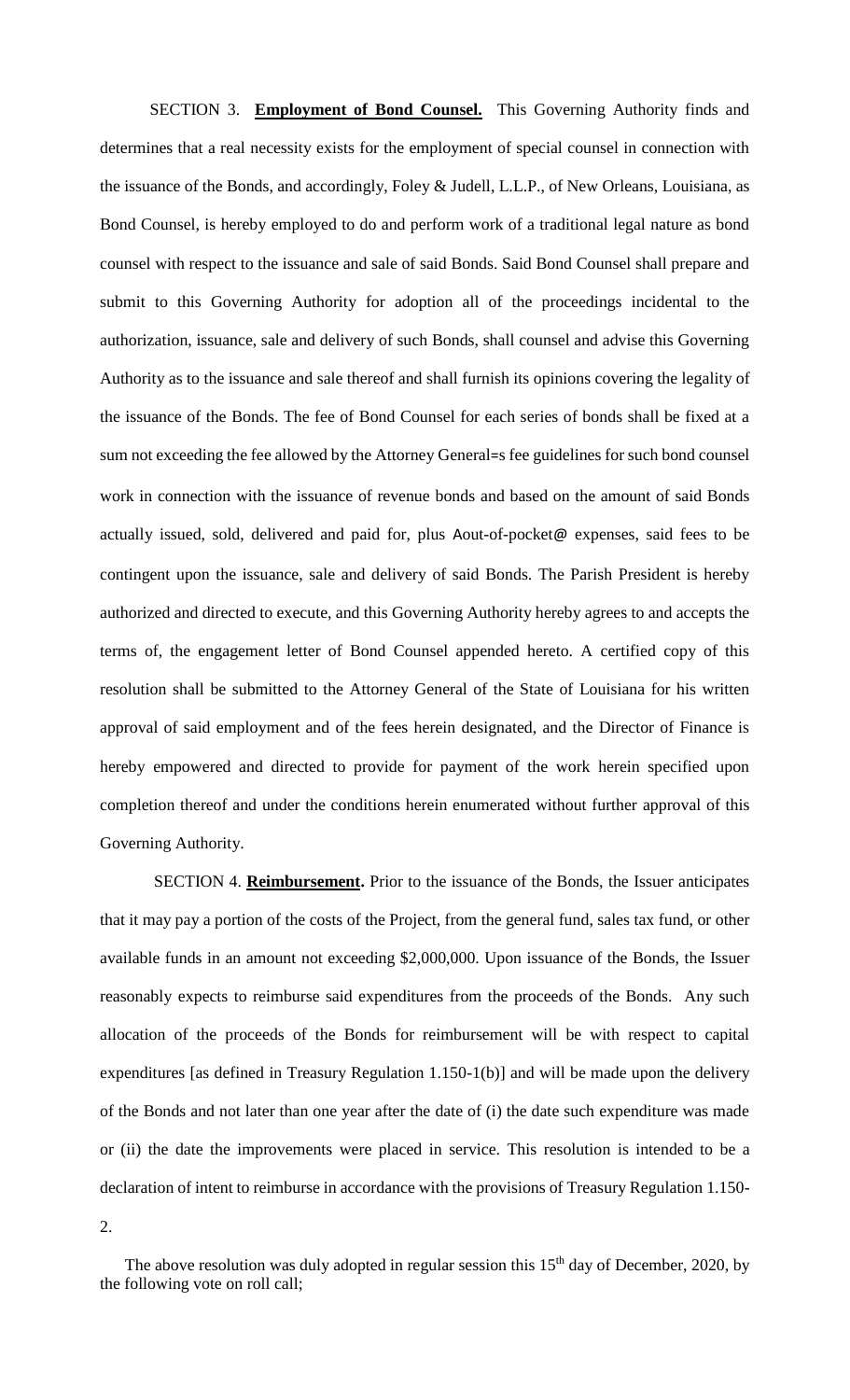YEAS: Allen, Dominique, Smith, Pierce, Arnold, Markins, Bradford, Kelley, Vallet. NAYS: None. ABSTAIN: None. ABSENT: Easley, Jackson, Morgan.

The resolution was declared adopted on the 15<sup>th</sup> day of December, 2020.

# **RESOLUTION IPC #2020-017**

## **RESOLUTION REQUESTING THE LOUISIANA DEPARTMENT OF TRANSPORTATION & DEVELOPMENT TO PROVIDE FOR ADDITIONAL STREET LIGHTS ALONG LA HWY 1 BETWEEN POPEYES AND THE PLAQUEMINE TRUCK STOP & CASINO**

The following resolution was introduced by Councilman Kelley and seconded by Councilman Bradford.

WHEREAS, the Iberville Parish Council has received complaints from residents regarding the lack of sufficient lighting along LA Highway 1 between Popeyes and the Plaquemine Truck Stop & Casino.

WHEREAS, LA HWY 1 is very heavily traveled and the installation of additional street lighting would improve and enhance the area.

WHEREAS, there have been several pedestrian fatalities along this portion of LA Highway 1 involving the motoring public. Increased lighting along this portion of the LA Hwy 1 would greatly improve the safety of pedestrians utilizing this area.

WHEREAS, the Louisiana Department of Transportation and Development is requested to provide installation of roadway lighting along LA HWY 1 between Popeyes and the Plaquemine Truck Stop & Casino.

NOW, THEREFORE, BE IT RESOLVED BY THE IBERVILLE PARISH COUNCIL AS FOLLOWS:

"That a certified copy of the above resolution be forwarded to the Department of Transportation & Development, P.O. Box 831, Baton Rouge, Louisiana 70821, the State Legislative Delegation, Honorable Chad Brown, and Honorable Rick Ward, III."

The above resolution was duly adopted in regular session this  $15<sup>th</sup>$  day of December, 2020, by the following vote on roll call;

YEAS: Allen, Dominique, Smith, Pierce, Arnold, Markins, Bradford, Kelley, Vallet. NAYS: None. ABSTAIN: None. ABSENT: Easley, Jackson, Morgan.

The resolution was declared adopted on the 15<sup>th</sup> day of December, 2020.

## BOARDS & COMMISSIONS REPORT

None.

**DISCUSSIONS** 

None.